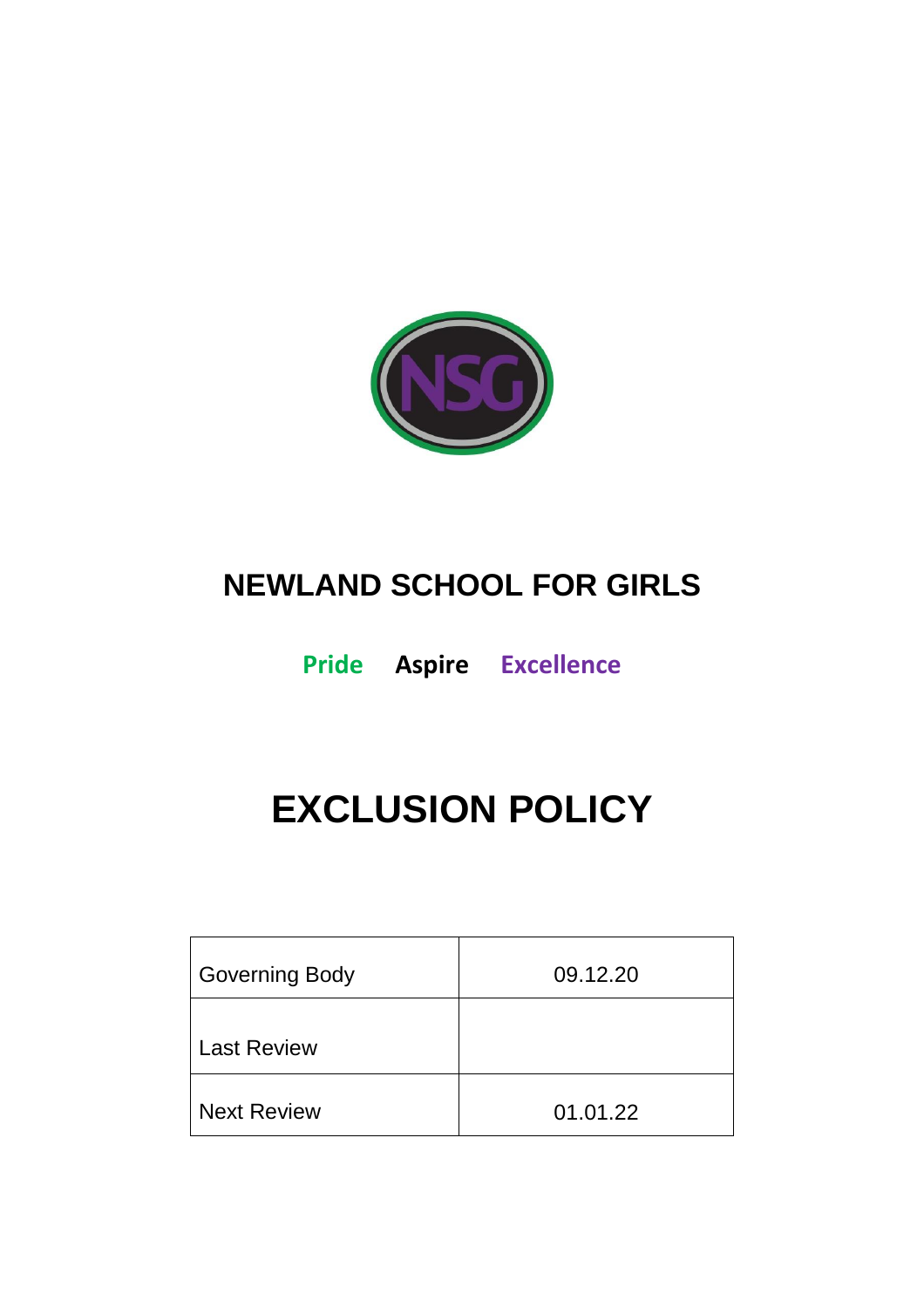# **1. Aims**

Our school aims to ensure that:

- The exclusions process is applied fairly and consistently
- The exclusions process is understood by governors, staff, parents and pupils
- Pupils in school are safe and happy
- Pupils do not become NEET (not in education, employment or training)

# **2. Legislation and statutory guidance**

This policy is based on statutory guidance from the Department for Education: [Exclusion from](https://www.gov.uk/government/publications/school-exclusion)  [maintained schools, academies and pupil referral units \(PRUs\) in England.](https://www.gov.uk/government/publications/school-exclusion)

It is based on the following legislation, which outline schools' powers to exclude pupils:

Section 52 of the [Education Act 2002,](http://www.legislation.gov.uk/ukpga/2002/32/section/52) as amended by the [Education Act 2011](http://www.legislation.gov.uk/ukpga/2011/21/contents/enacted)

[The School Discipline \(Pupil Exclusions and Reviews\) \(England\) Regulations 2012](http://www.legislation.gov.uk/uksi/2012/1033/made)

Sections 64-68 of the [School Standards and Framework Act 1998](http://www.legislation.gov.uk/ukpga/1998/31)

In addition, the policy is based on:

Part 7, chapter 2 of the [Education and Inspections Act 2006,](http://www.legislation.gov.uk/ukpga/2006/40/part/7/chapter/2) which looks at parental responsibility for excluded pupils

Section 579 of the [Education Act 1996,](http://www.legislation.gov.uk/ukpga/1996/56/section/579) which defines 'school day'

The [Education \(Provision of Full-Time Education for Excluded Pupils\) \(England\) Regulations](http://www.legislation.gov.uk/uksi/2007/1870/contents/made)  [2007,](http://www.legislation.gov.uk/uksi/2007/1870/contents/made) as amended by [The Education \(Provision of Full-Time Education for Excluded Pupils\)](http://www.legislation.gov.uk/uksi/2014/3216/contents/made)  [\(England\) \(Amendment\) Regulations 2014](http://www.legislation.gov.uk/uksi/2014/3216/contents/made)

This policy complies with our funding agreement and articles of association.

# **3. The decision to exclude**

Only the headteacher, or acting headteacher, can exclude a pupil from school. A permanent exclusion will be taken as a last resort.

Our school is aware that off-rolling is unlawful. Ofsted defines off-rolling as:

"…the practice of removing a pupil from the school roll without a formal, permanent exclusion or by encouraging a parent to remove their child from the school roll, when the removal is primarily in the interests of the school rather than in the best interests of the pupil."

We are committed to following all statutory exclusions procedures to ensure that every child receives an education in a safe and caring environment.

A decision to exclude a pupil will be taken only:

• In response to serious or persistent breaches of the school's behaviour policy, and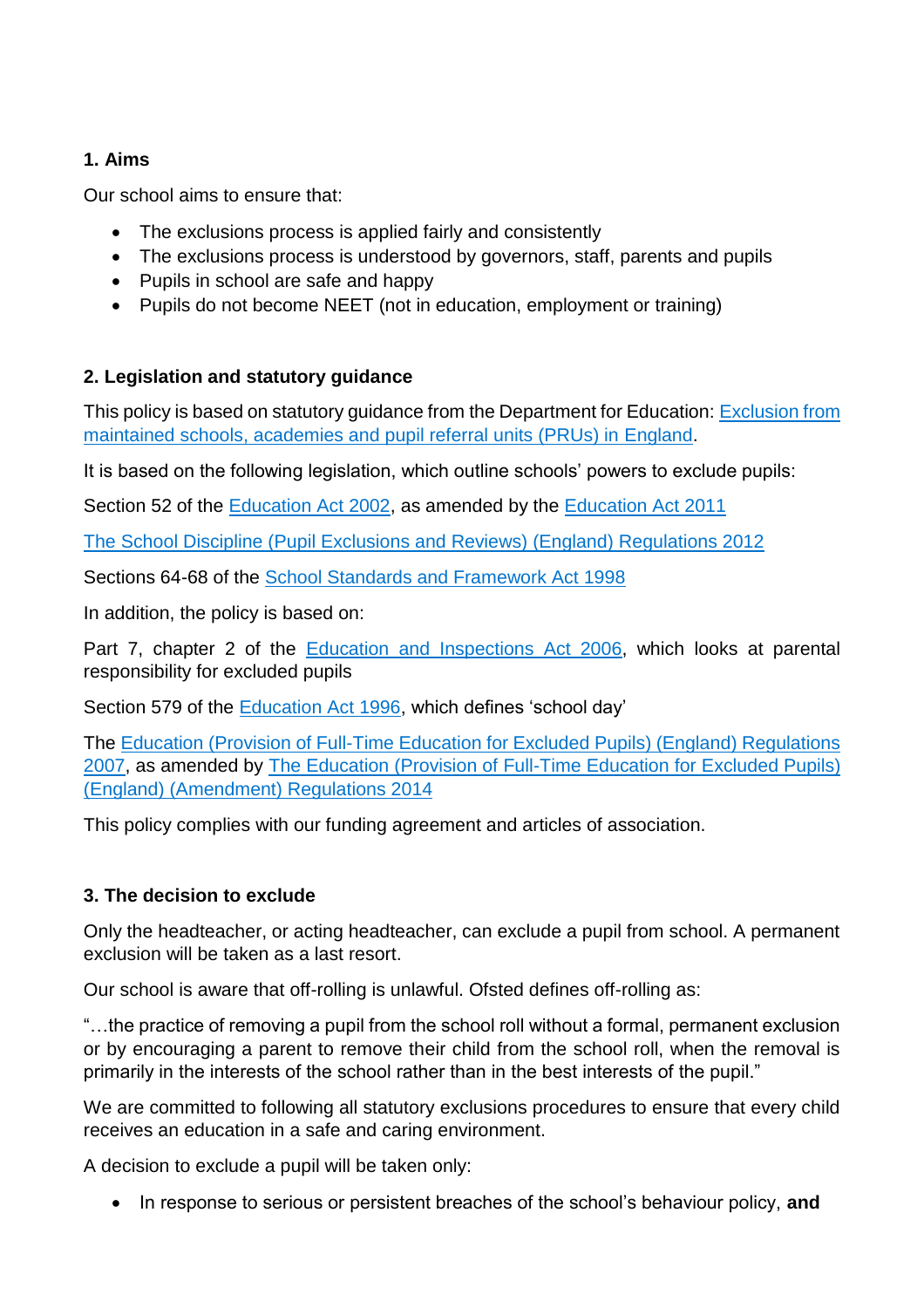• If allowing the pupil to remain in school would seriously harm the education or welfare of others

Before deciding whether to exclude a pupil, either permanently or for a fixed period, the headteacher will:

- Consider all the relevant facts and evidence, including whether the incident(s) leading to the exclusion were provoked
- Allow the pupil to give their version of events
- Consider if the pupil has special educational needs (SEN)

#### **4. Definition**

For the purposes of exclusions, school day is defined as any day on which there is a school session. Therefore, INSET or staff training days do not count as a school day.

# **5. Roles and responsibilities**

#### **5.1 The headteacher**

#### **Informing parents**

- The headteacher will immediately provide the following information, in writing, to the parents of an excluded pupil:
- The reason(s) for the exclusion
- The length of a fixed-term exclusion or, for a permanent exclusion, the fact that it is permanent
- Information about parents' right to make representations about the exclusion to the governing board and how the pupil may be involved in this
- Where there is a legal requirement for the governing board to meet to consider the reinstatement of a pupil, and that parents have a right to attend a meeting, be represented at a meeting (at their own expense) and to bring a friend
- The headteacher will also notify parents by the end of the afternoon session on the day their child is excluded that for the first 5 school days of an exclusion, or until the start date of any alternative provision where this is earlier, parents are legally required to ensure that their child is not present in a public place during school hours without a good reason. Parents may be given a fixed penalty notice or prosecuted if they fail to do this.
- If alternative provision is being arranged, the following information will be included when notifying parents of an exclusion:
- The start date for any provision of full-time education that has been arranged
- The start and finish times of any such provision, including the times for morning and afternoon sessions, where relevant
- The address at which the provision will take place
- Any information required by the pupil to identify the person they should report to on the first day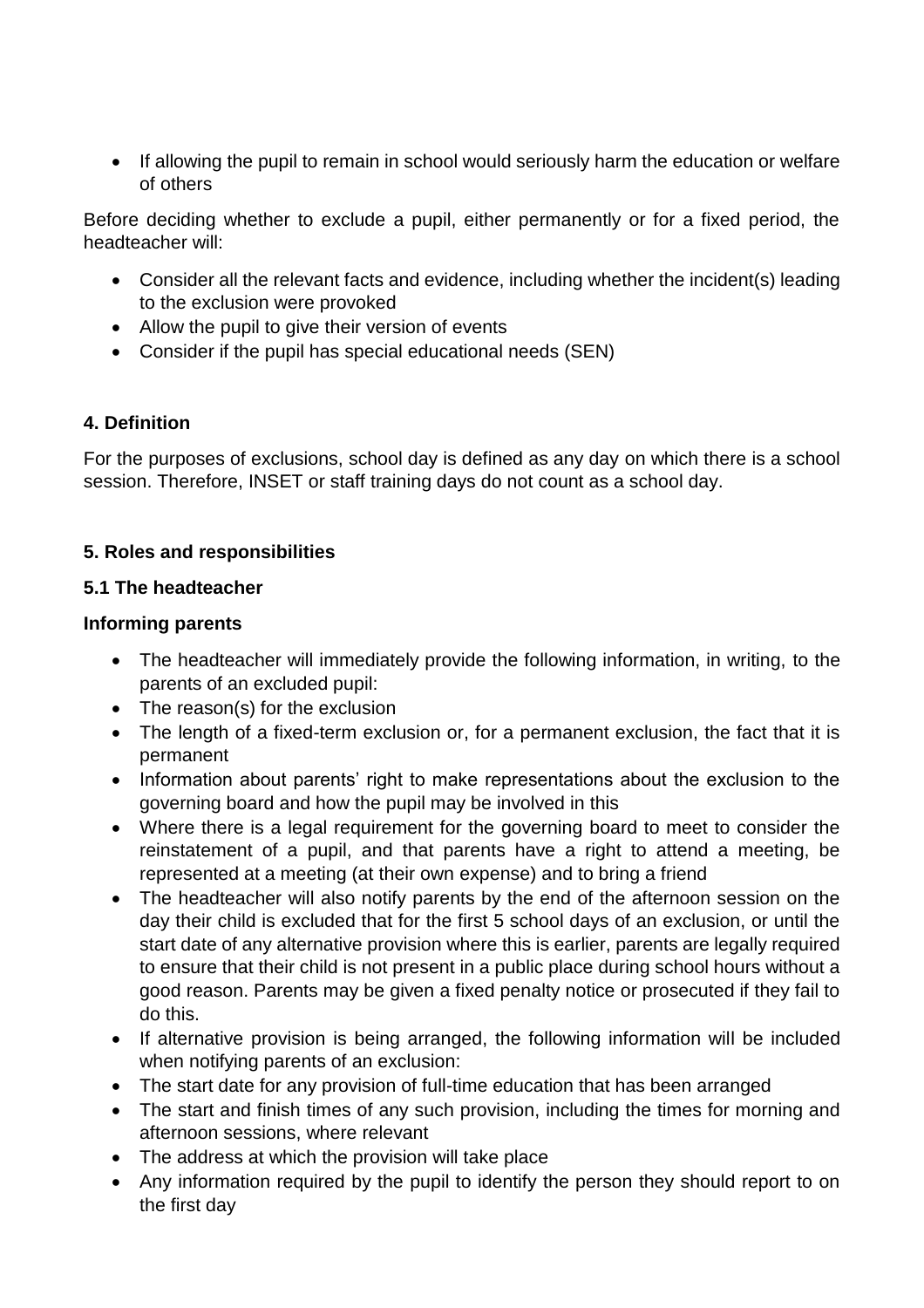Where this information on alternative provision is not reasonably ascertainable by the end of the afternoon session, it may be provided in a subsequent notice, but it will be provided no later than 48 hours before the provision is due to start. The only exception to this is where alternative provision is to be provided before the sixth day of an exclusion, in which case the information can be provided with less than 48 hours' notice with parents' consent.

# **Informing the governing board and local authority**

The headteacher will immediately notify the governing board and the local authority (LA) of:

- A permanent exclusion, including when a fixed-period exclusion is made permanent
- Exclusions which would result in the pupil being excluded for more than 5 school days (or more than 10 lunchtimes) in a term
- Exclusions which would result in the pupil missing a public examination
- For a permanent exclusion, if the pupil lives outside the LA in which the school is located, the headteacher will also immediately inform the pupil's 'home authority' of the exclusion and the reason(s) for it without delay.
- For all other exclusions, the headteacher will notify the governing board and LA once a term.

#### **5.2 The governing board**

- Responsibilities regarding exclusions is delegated to Student Discipline Committee.
- The committee has a duty to consider the reinstatement of an excluded pupil (see section 6).

Provision does not have to be arranged for pupils in the final year of compulsory education who do not have any further public examinations to sit.

#### **5.3 The LA**

For permanent exclusions, the LA is responsible for arranging suitable full-time education to begin no later than the sixth day of the exclusion.

#### **6. Considering the reinstatement of a pupil**

The Student Discipline Committee will consider the reinstatement of an excluded pupil within 15 school days of receiving the notice of the exclusion if:

- The exclusion is permanent
- It is a fixed-term exclusion which would bring the pupil's total number of school days of exclusion to more than 15 in a term
- It would result in a pupil missing a public examination
- If requested to do so by parents, [the governing board/name of committee of the governing board] will consider the reinstatement of an excluded pupil within 50 school days of receiving notice of the exclusion if the pupil would be excluded from school for more than 5 school days, but less than 15, in a single term.

Where an exclusion would result in a pupil missing a public examination, student discipline committee will consider the reinstatement of the pupil before the date of the examination. If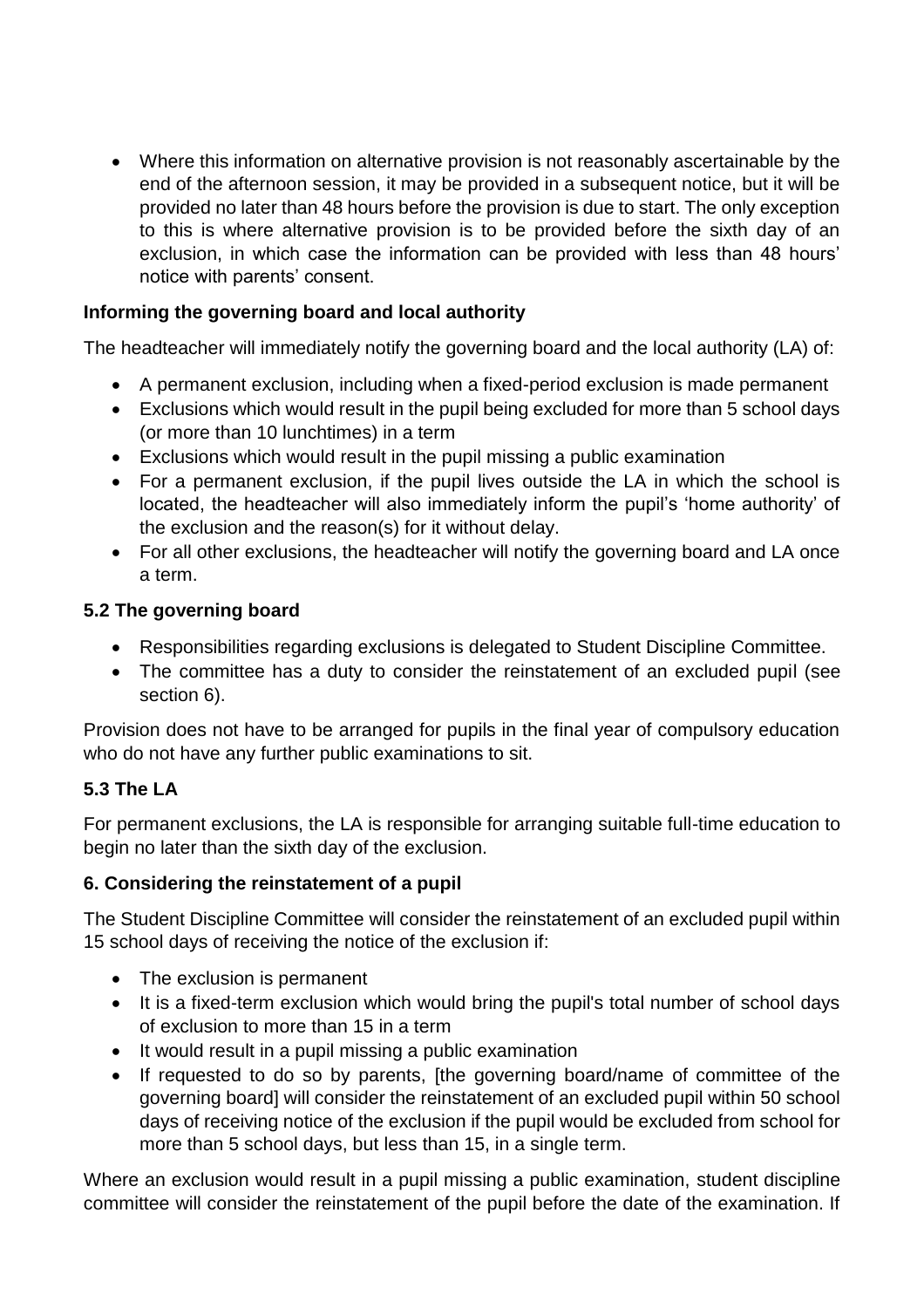this is not practicable, the committee will consider the exclusion and decide whether or not to reinstate the pupil.

The committee can either:

- Decline to reinstate the pupil, or
- Direct the reinstatement of the pupil immediately, or on a particular date

In reaching a decision, the committee will consider whether the exclusion was lawful, reasonable and procedurally fair and whether the headteacher followed their legal duties. They will decide whether or not a fact is true 'on the balance of probabilities', which differs from the criminal standard of 'beyond reasonable doubt', as well as any evidence that was presented in relation to the decision to exclude.

Minutes will be taken of the meeting, and a record of evidence considered kept. The outcome will also be recorded on the pupil's educational record.

The committee will notify, in writing, the headteacher, parents and the LA of its decision, along with reasons for its decision, without delay.

Where an exclusion is permanent, the committee's decision will also include the following:

The fact that it is permanent

Notice of parents' right to ask for the decision to be reviewed by an independent review panel, and:

- The date by which an application for an independent review must be made
- The name and address to whom an application for a review should be submitted
- That any application should set out the grounds on which it is being made and that, where appropriate, reference to how the pupil's SEN are considered to be relevant to the exclusion
- That, regardless of whether the excluded pupil has recognised SEN, parents have a right to require the [LA/academy trust] to appoint an SEN expert to attend the review
- Details of the role of the SEN expert and that there would be no cost to parents for this appointment
- That parents must make clear if they wish for an SEN expert to be appointed in any application for a review
- That parents may, at their own expense, appoint someone to make written and/or oral representations to the panel, and parents may also bring a friend to the review

That if parents believe that the exclusion has occurred as a result of discrimination, they may make a claim under the Equality Act 2010 to the first-tier tribunal (special educational needs and disability), in the case of disability discrimination, or the county court, in the case of other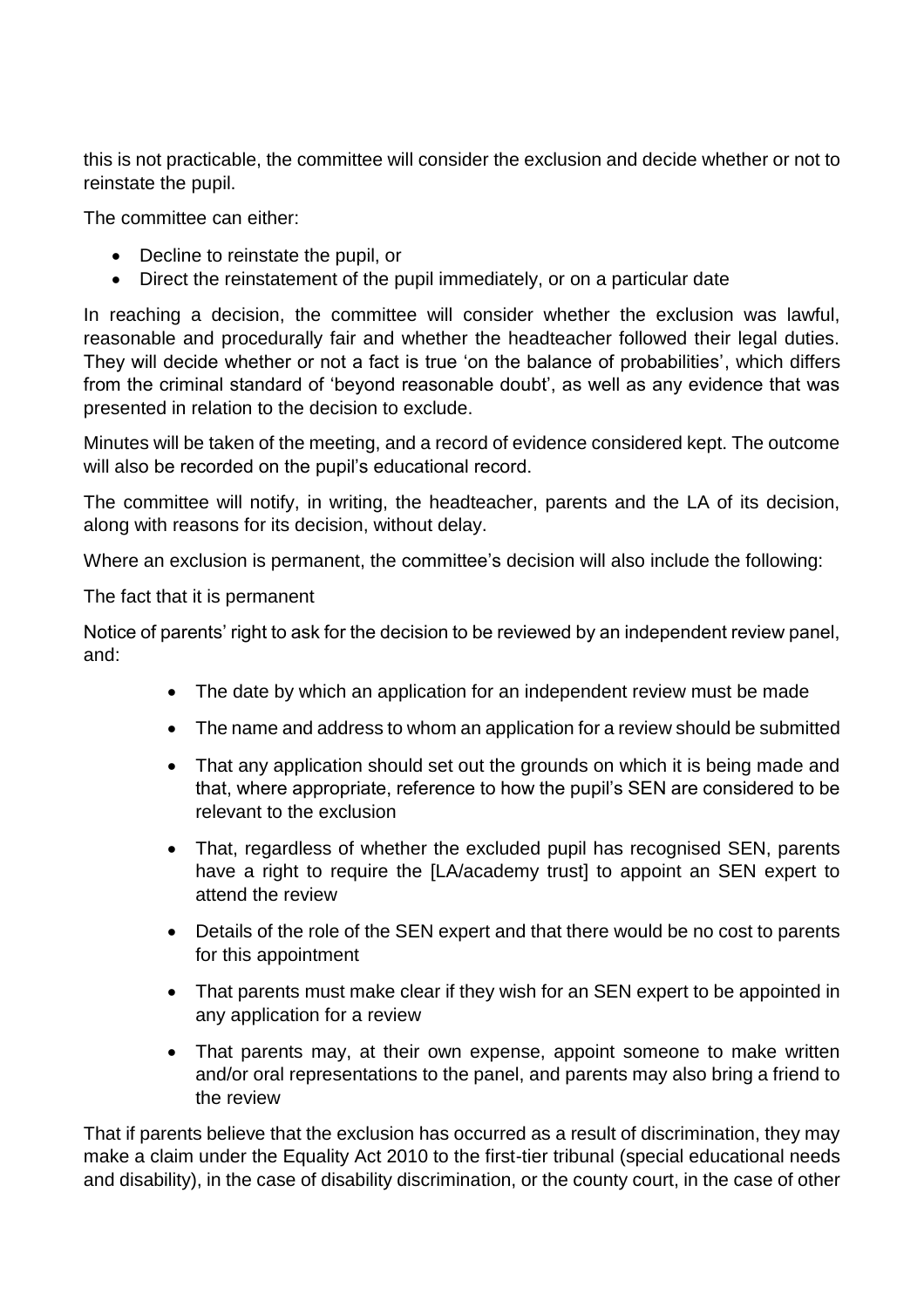forms of discrimination. A claim of discrimination made under these routes should be lodged within 6 months of the date on which the discrimination is alleged to have taken place

#### **7. An independent review**

If parents apply for an independent review, the trust will arrange for an independent panel to review the decision of the governing board not to reinstate a permanently excluded pupil.

Applications for an independent review must be made within 15 school days of notice being given to the parents by [the governing board/name of committee of the governing board] of its decision to not reinstate a pupil.

A panel of 3 or 5 members will be constituted with representatives from each of the categories below. Where a 5-member panel is constituted, 2 members will come from the school governors category and 2 members will come from the headteacher category.

A lay member to chair the panel who has not worked in any school in a paid capacity, disregarding any experience as a school governor or volunteer

School governors who have served as a governor for at least 12 consecutive months in the last 5 years, provided they have not been teachers or headteachers during this time

Headteachers or individuals who have been a headteacher within the last 5 years

A person may not serve as a member of a review panel if they:

- Are a member/director of the academy trust, or governing board of the excluding school
- Are the headteacher of the excluding school, or have held this position in the last 5 years
- Are an employee of the academy trust, or the governing board, of the excluding school (unless they are employed as a headteacher at another school)
- Have, or at any time have had, any connection with the academy trust, school, governing board, parents or pupil, or the incident leading to the exclusion, which might reasonably be taken to raise doubts about their impartially
- Have not had the required training within the last 2 years

A clerk will be appointed to the panel. The independent panel will decide one of the following:

- Uphold the governing board's decision
- Recommend that the governing board reconsiders reinstatement
- Quash the governing board's decision and direct that they reconsider reinstatement (only when the decision is judged to be flawed)
- The panel's decision can be decided by a majority vote. In the case of a tied decision, the chair has the casting vote.

#### **8. School registers**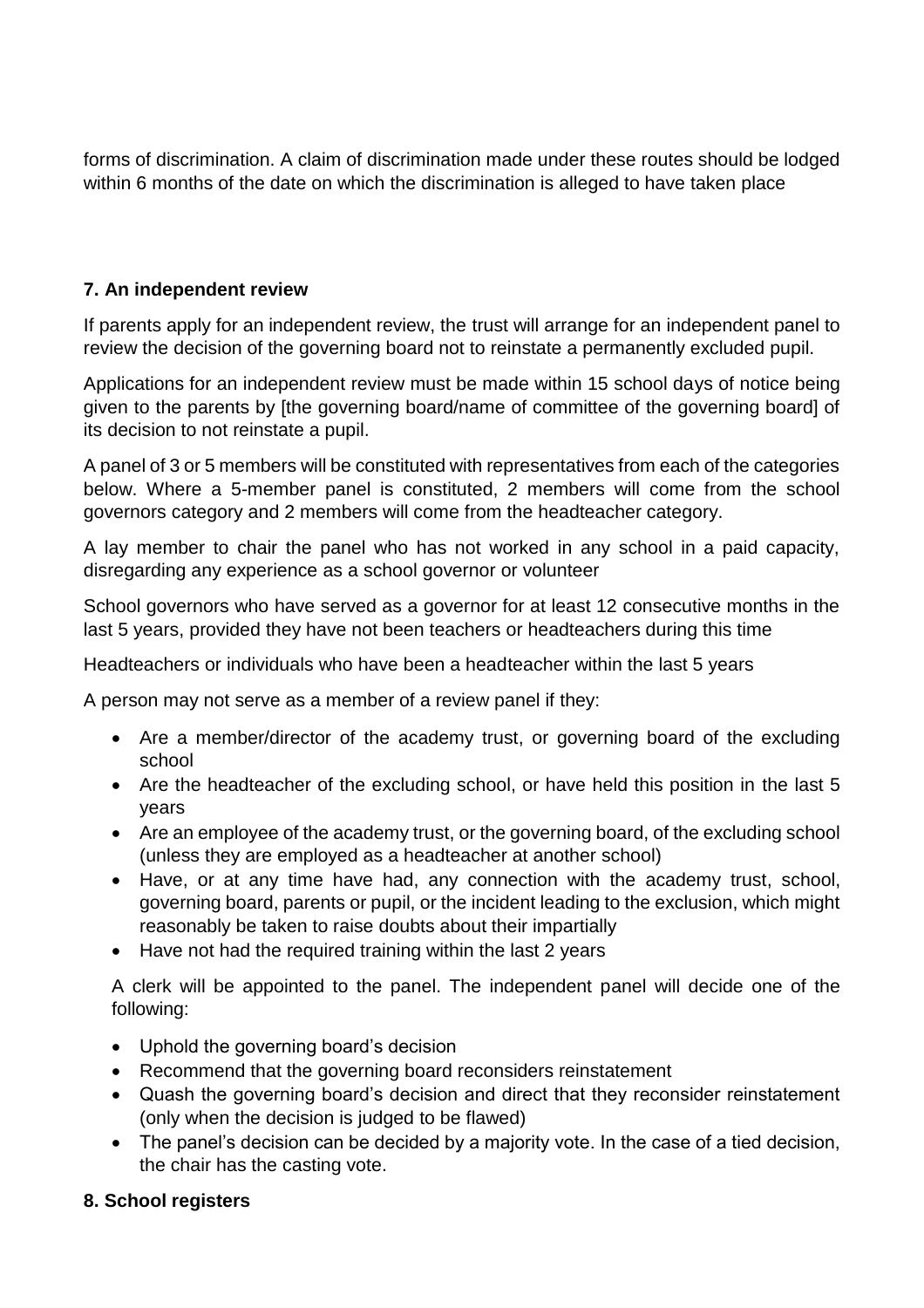A pupil's name will be removed from the school admissions register if:

- 15 school days have passed since the parents were notified of the exclusion panel's decision to not reinstate the pupil and no application has been made for an independent review panel, or
- The parents have stated in writing that they will not be applying for an independent review panel
- Where an application for an independent review has been made, the governing board will wait until that review has concluded before removing a pupil's name from the register.
- Where alternative provision has been made for an excluded pupil and they attend it, code B (education off-site) or code D (dual registration) will be used on the attendance register.
- Where excluded pupils are not attending alternative provision, code E (absent) will be used.

#### **9. Returning from a fixed-term exclusion**

Following a fixed-term exclusion, a re-integration meeting will be held involving the pupil, parents, a member of senior staff and other staff, where appropriate.

The following measures may be implemented when a pupil returns from a fixed-term exclusion:

- The points below are suggestions only and should be adapted to your school's specific circumstances.
- Agreeing a behaviour contract
- Putting a pupil 'on report'
- Internal isolation

#### **10. Monitoring arrangements**

The Director of Pupil Engagement monitors the number of exclusions every term and reports back to the headteacher. They also liaise with the local authority to ensure suitable full-time education for excluded pupils.

#### **11. Links with other policies**

This exclusions policy is linked to our

- Climate for learning policy
- SEN policy and information report

List any other related policies that your school has here, if applicable.